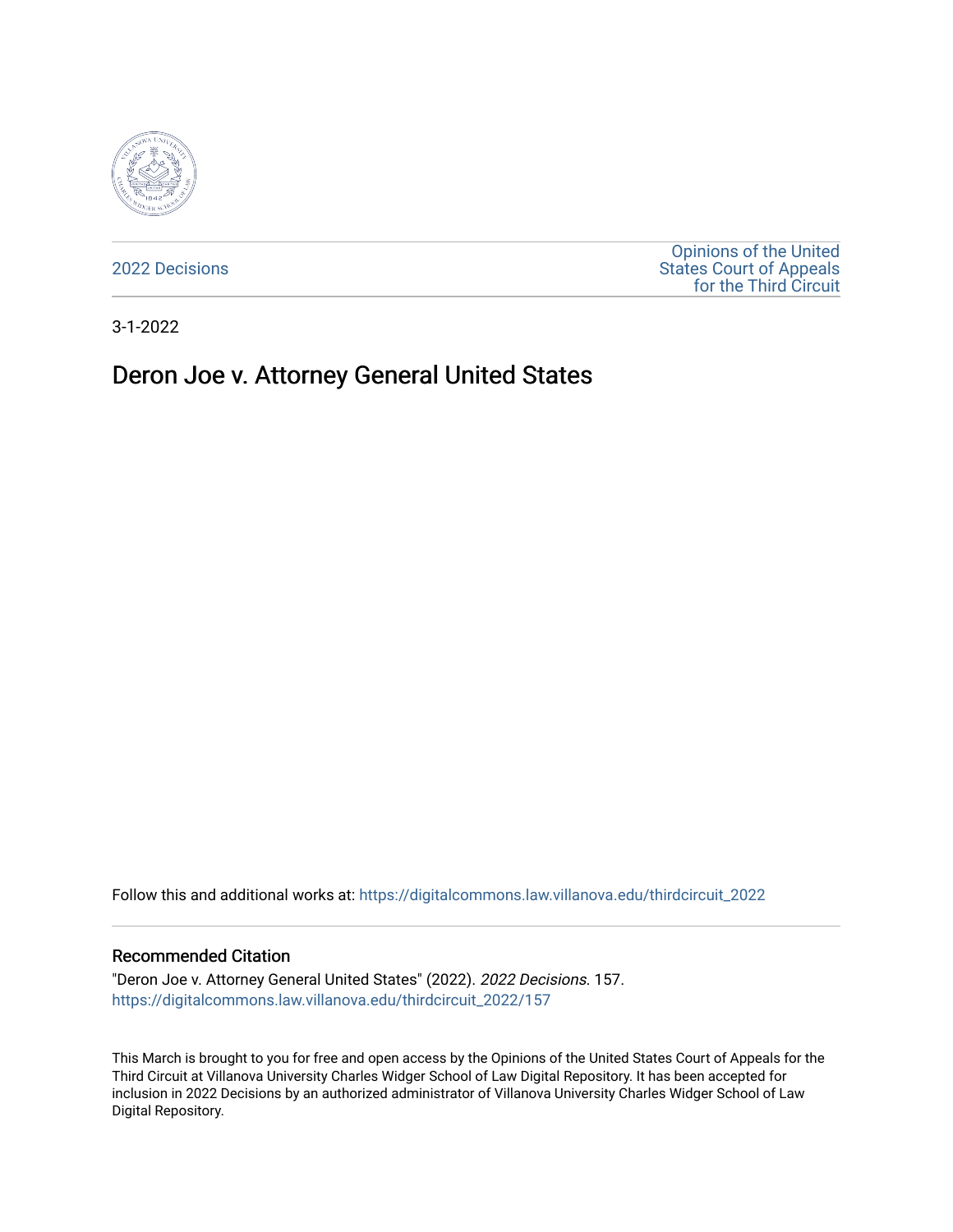#### **NOT PRECEDENTIAL**

#### UNITED STATES COURT OF APPEALS FOR THE THIRD CIRCUIT

\_\_\_\_\_\_\_\_\_\_\_

No. 21-2637 \_\_\_\_\_\_\_\_\_\_\_

# DERON ODADA JOE, Petitioner

v.

# ATTORNEY GENERAL UNITED STATES OF AMERICA \_\_\_\_\_\_\_\_\_\_\_\_\_\_\_\_\_\_\_\_\_\_\_\_\_\_\_\_\_\_\_\_\_\_\_\_

On Petition for Review of an Order of the Board of Immigration Appeals (Agency No. A078-210-971) Immigration Judge: Alice Song Hartye

\_\_\_\_\_\_\_\_\_\_\_\_\_\_\_\_\_\_\_\_\_\_\_\_\_\_\_\_\_\_\_\_\_\_\_\_

Submitted Pursuant to Third Circuit LAR 34.1(a) February 10, 2022 Before: KRAUSE, BIBAS and SCIRICA, Circuit Judges

> (Opinion filed: March 1, 2022) \_\_\_\_\_\_\_\_\_\_\_

### OPINION\* \_\_\_\_\_\_\_\_\_\_\_

PER CURIAM

Deron Odada Joe, a citizen of Liberia, petitions for review of a final order of

removal. For the following reasons, we will grant the petition in part, deny it in part,

<sup>\*</sup> This disposition is not an opinion of the full Court and pursuant to I.O.P. 5.7 does not constitute binding precedent.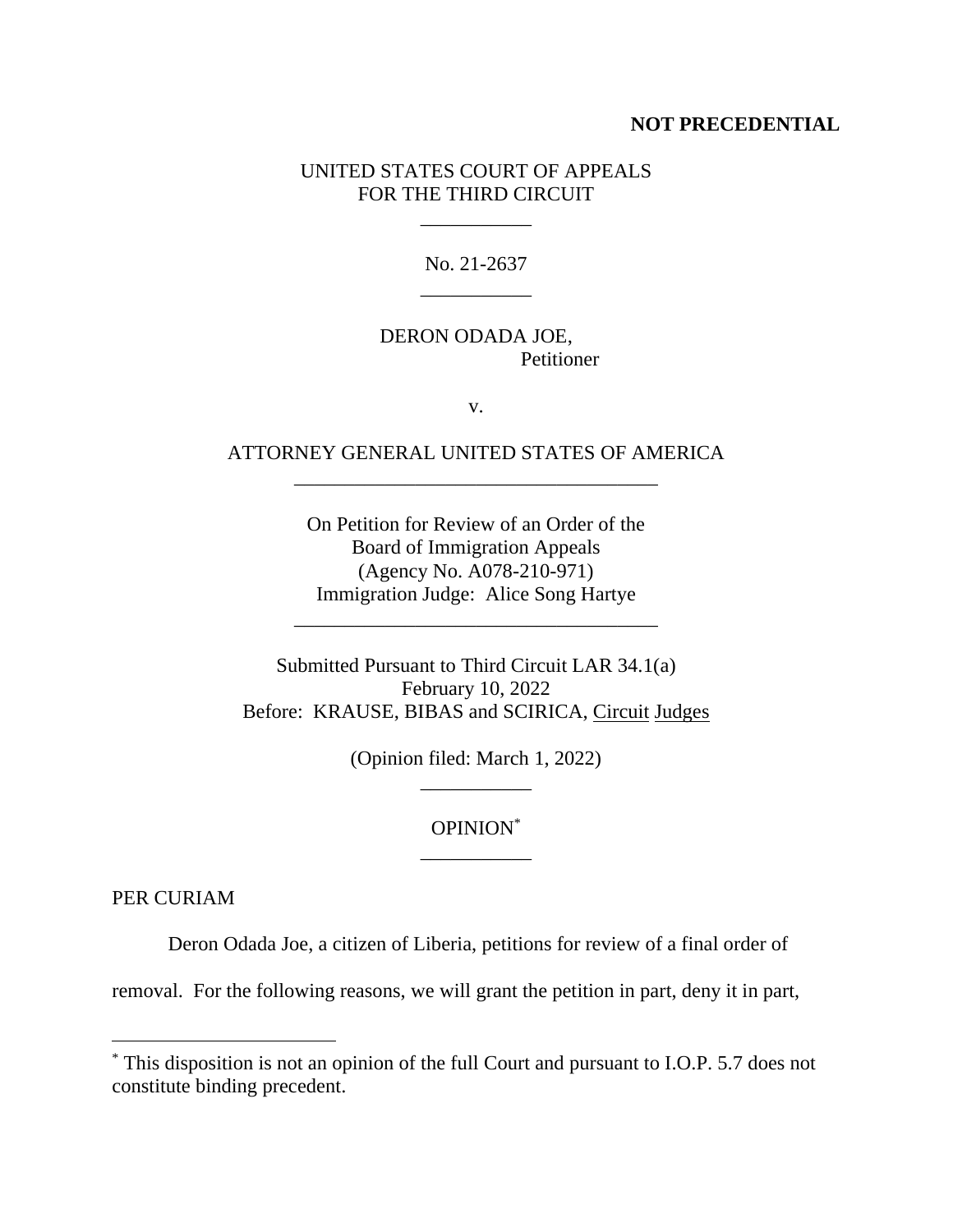dismiss it in part, and remand to the Board of Immigration Appeals for further proceedings.

Joe was admitted to the United States in 1999 as a nonimmigrant visitor. In 2002, an Immigration Judge granted Joe's application for asylum, and he later adjusted his status to lawful permanent resident. In 2019, a jury in the Eastern District of Pennsylvania found Joe guilty of one count of conspiracy to defraud the United States, see 18 U.S.C. § 371, and eleven counts of aiding and assisting the filing of false tax returns, see 26 U.S.C. § 7206(2).

Based on those convictions, the Government charged Joe with removability for having committed an aggravated felony under 8 U.S.C. § 1101(a)(43)(M) (offense that involves fraud or deceit involving loss to the victim over \$10,000), and § 1101(a)(43)(U) (attempt or conspiracy to commit offense defined in  $\S 1101(a)(43)$ ). See 8 U.S.C. § 1227(a)(2)(A)(iii). Joe, through counsel, contested his removability and applied for adjustment of status, a waiver of inadmissibility under 8 U.S.C. § 1182(h), and asylum, withholding of removal, and protection under the Convention Against Torture (CAT).

An Immigration Judge concluded that Joe was removable as charged and that he did not merit a favorable exercise of discretion as to his requests for adjustment of status and a waiver of inadmissibility under  $\S 1182(h)$ .<sup>1</sup> In addition, the IJ found that Joe's aggravated felony conviction rendered him ineligible for asylum. Although Joe was still eligible for withholding of removal and CAT protection, the IJ denied the application for

<sup>&</sup>lt;sup>1</sup> With respect to the request for a waiver of inadmissibility, the IJ also concluded that Joe failed to establish the requisite hardship to his relatives.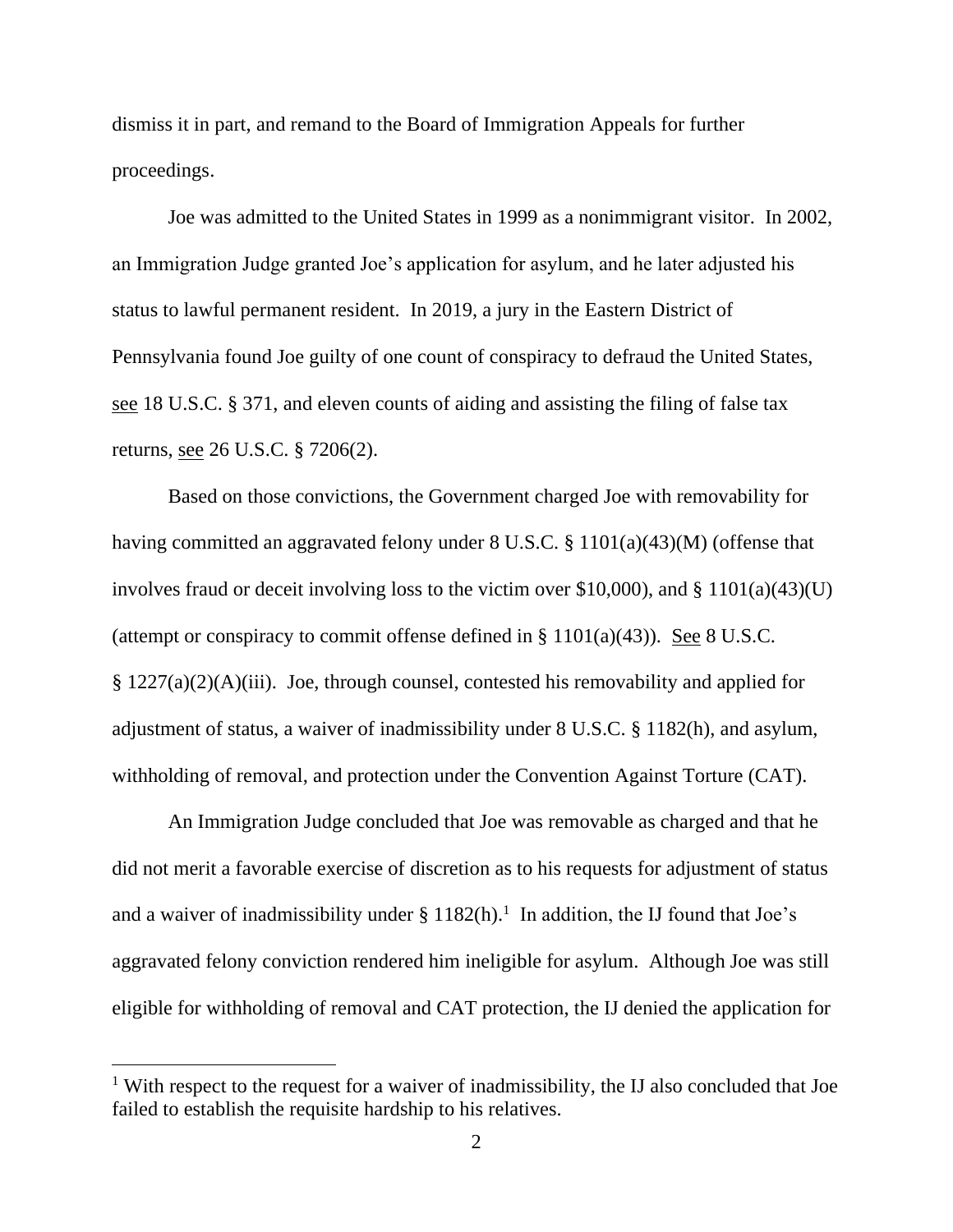those forms of relief.

The Board of Immigration Appeals dismissed Joe's appeal. The Board rejected Joe's challenge to his removability, which was based in part on an argument the Government failed to establish that the losses to the victim exceeded \$10,000. Further, the Board agreed that Joe did not merit a favorable exercise of discretion with respect to his requests for adjustment of status and a waiver of inadmissibility. In addition, the Board noted that Joe did not challenge the denial of asylum and withholding of removal. Finally, the Board found no error in the denial of CAT protection, explaining that country conditions in Liberia had significantly changed since Joe received asylum and emphasizing that Joe safely lived in Liberia from 2013 to 2017. Joe filed a pro se petition for review.<sup>2</sup>

We begin by noting that we lack jurisdiction to review several aspects of the agencies' decisions. Because Joe did not challenge the denial of asylum and withholding of removal on appeal to the Board, we lack jurisdiction to consider those issues. See 8 U.S.C. § 1252(d)(1); Castro v. Att'y Gen., 671 F.3d 356, 365 (3d Cir. 2012) ("A petitioner's failure to exhaust an issue by presenting it to the BIA deprives us of jurisdiction to consider that issue."). We also lack jurisdiction to review the discretionary denial of adjustment of status and a waiver of inadmissibility. See Zheng v. Gonzales, 422 F.3d 98, 111 (3d Cir. 2005) (stating that 8 U.S.C. § 1252(a)(2)(B)(i) "plainly

 $2^2$  Joe contends that the BIA erred by failing to provide review by a three-member panel. See Purveegiin v. Gonzales, 448 F.3d 684, 692 (3d Cir. 2006) (BIA's discretion to employ single-member review is subject to judicial review). But he failed to identify any basis upon which such review would have been warranted. See 8 C.F.R. § 1003.1(e)(6) (describing standards for assignment to a three-member panel).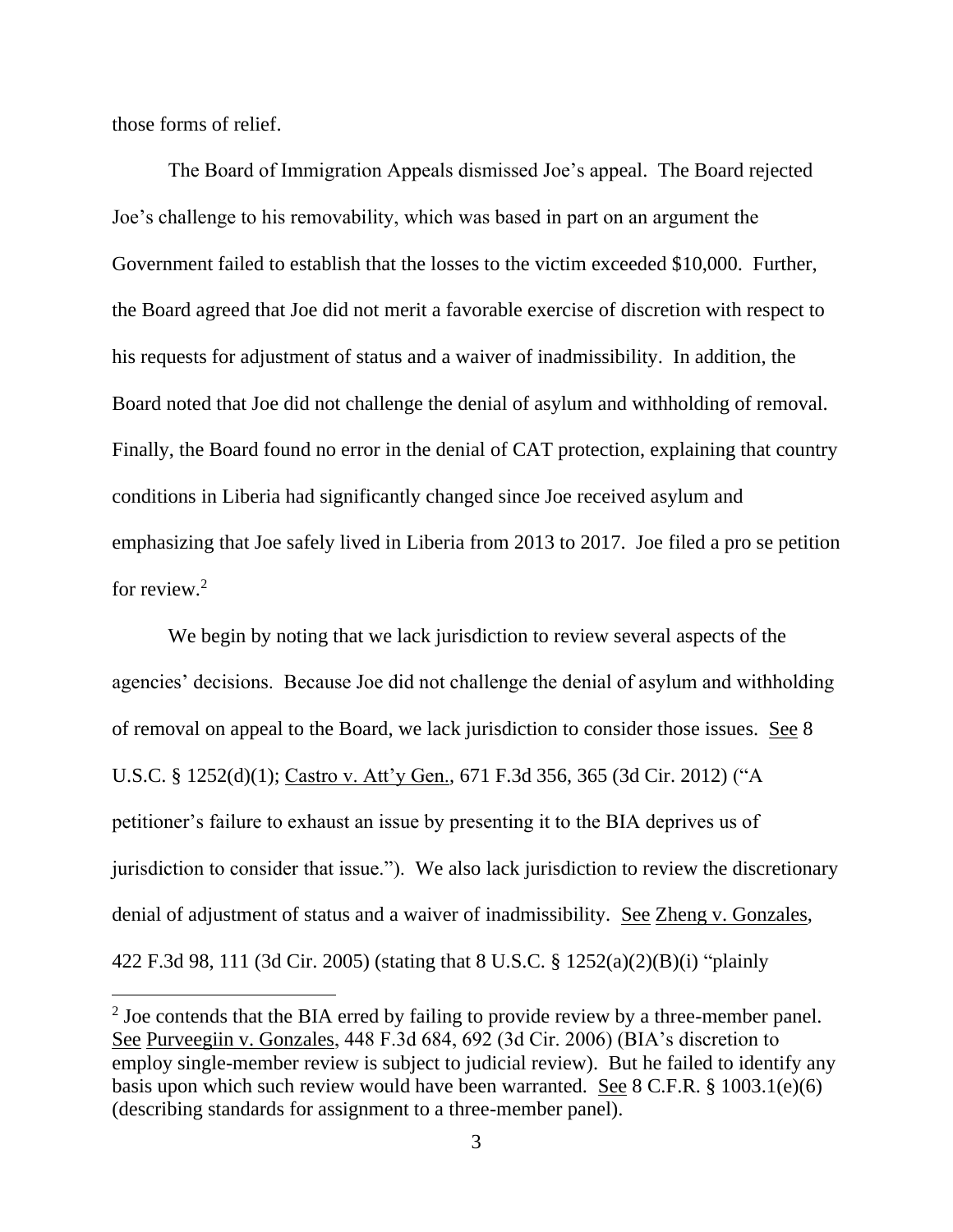forecloses review of the Attorney General's exercise of discretion in granting adjustment of status in individual cases"); Cospito v. Att'y Gen., 539 F.3d 166, 170 (3d Cir. 2008) (holding that "our jurisdiction does not extend to an agency's factual and discretionary determinations underlying the denial of waivers based on an analysis involving extreme hardship"). Although we retain jurisdiction under  $\S 1252(a)(2)(D)$  to review colorable constitutional claims and questions of law, see Guerrero-Lasprilla v. Barr, 140 S. Ct. 1062, 1069 (2020) (holding that the phrase "questions of law" includes the application of a legal standard to undisputed or established facts), Joe's brief does not raise any such challenges to the discretionary decisions. See M.S. by & through Hall v. Susquehanna Twp. Sch. Dist., 969 F.3d 120, 124 n.2 (3d Cir. 2020) (holding that claims were forfeited where appellant failed to raise them in her opening brief).

We do have jurisdiction, however, to review constitutional, legal, and factual challenges to the denial of CAT relief. See Nasrallah v. Barr, -- U.S. --, 140 S. Ct. 1683, 1687-88, 1694 (2020) (holding that the jurisdiction-stripping provisions relating to removal for criminal offenses do not affect judicial review of a CAT claim). The CAT prevents the United States government from removing an alien to a country where torture will occur. See 8 C.F.R. § 1208.16. Torture is defined as the intentional infliction of severe pain or suffering "by or at the instigation of or with the consent or acquiescence of a public official or other person acting in an official capacity." 8 C.F.R. § 1208.18(a)(1). Here, the IJ concluded, and the BIA agreed, that Joe did not show that anything rising to the level of torture would happen to him upon returning to Liberia, in part because he had not shown that he had been tortured in the past or that he faces threats particularized to

4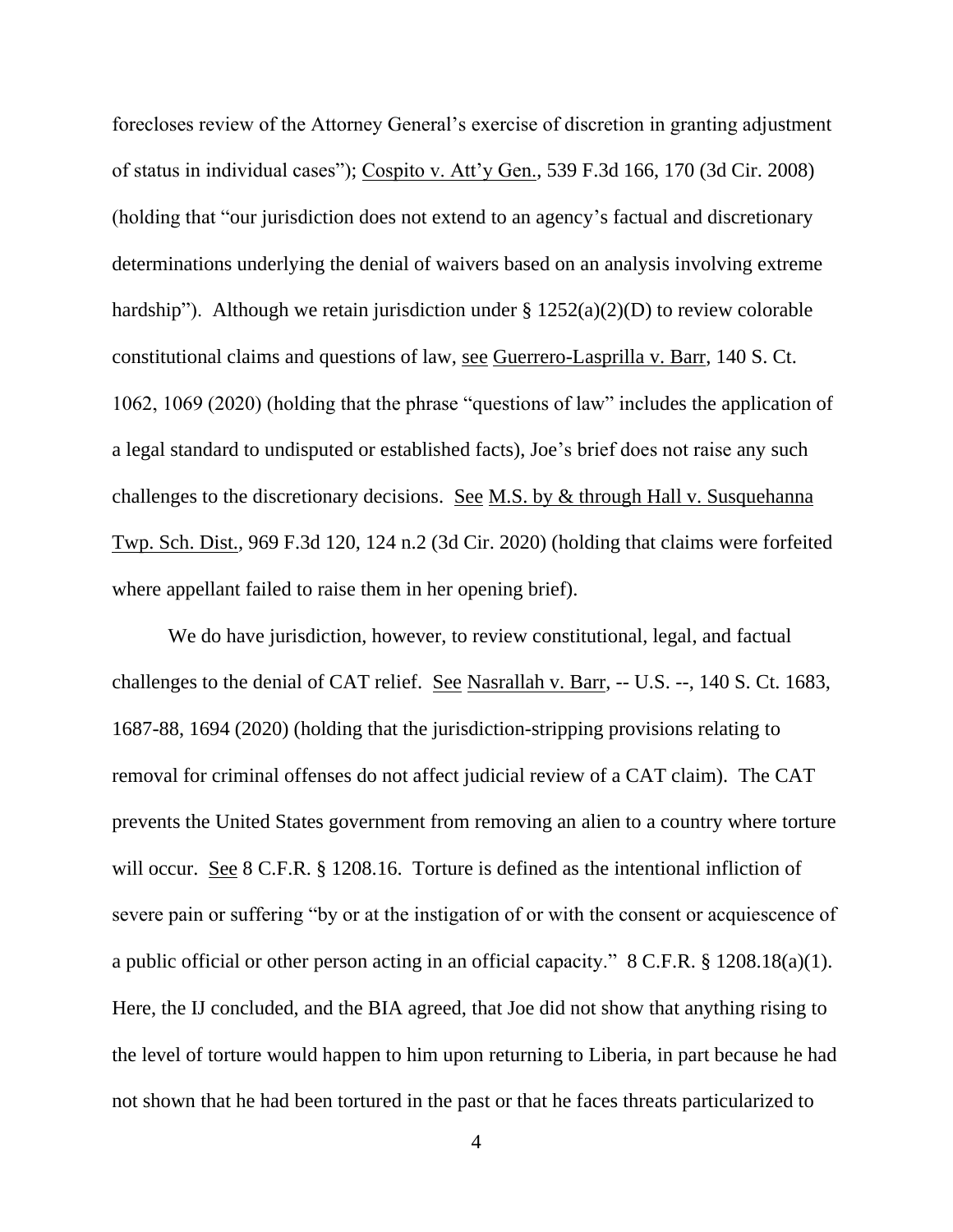him. Although Joe qualified for asylum in 2002, when Liberia was in the midst of a civil war, country conditions have changed. The war ended in 2003 and the country held generally free and fair elections in 2017. The record further indicated that the former president, Charles Taylor, had been convicted of crimes against humanity and that the government was taking steps to alleviate corruption.<sup>3</sup> Joe claimed that he will be targeted in Liberia as a deportee and because of the political associations that forced him to leave the first time, noting that some individuals from the previous regime remain in the government. Notably, however, Joe lived in Liberia from 2013 to 2017 without experiencing significant harm.<sup>4</sup> Under these circumstances, we conclude that the Board properly denied Joe's request for relief under the CAT.

We also have jurisdiction to review the Board's conclusion that Joe is removable as an alien convicted of an aggravated felony. Quinteros v. Att'y Gen., 945 F.3d 772, 781 (3d Cir. 2019). The definition of "aggravated felony" includes an offense that "involves fraud or deceit in which the loss to the victim or victims exceeds \$10,000."  $\S$  1101(a)(43)(M)(i). There is no dispute that Joe's conviction under 26 U.S.C.  $\S$  7206(2) involves deceit. See Kawashima v. Holder, 565 U.S. 478, 483-84 (2012) (explaining that

<sup>&</sup>lt;sup>3</sup> The IJ acknowledged that although Taylor's ex-wife was Liberia's vice president, the evidence indicated that she had disavowed all connections to her ex-husband's regime.

<sup>&</sup>lt;sup>4</sup> During that time, Joe described two incidents that have caused him to believe that he will be tortured if removed to Liberia. On one occasion, individuals in civilian clothes took him to a police station. The individuals asked him for money and kept him at the station for 16 hours, without providing him with food or water. The second incident occurred when an official detained Joe for 45 minutes, asked Joe for money, and warned Joe that he would "get him" when someone else was in power.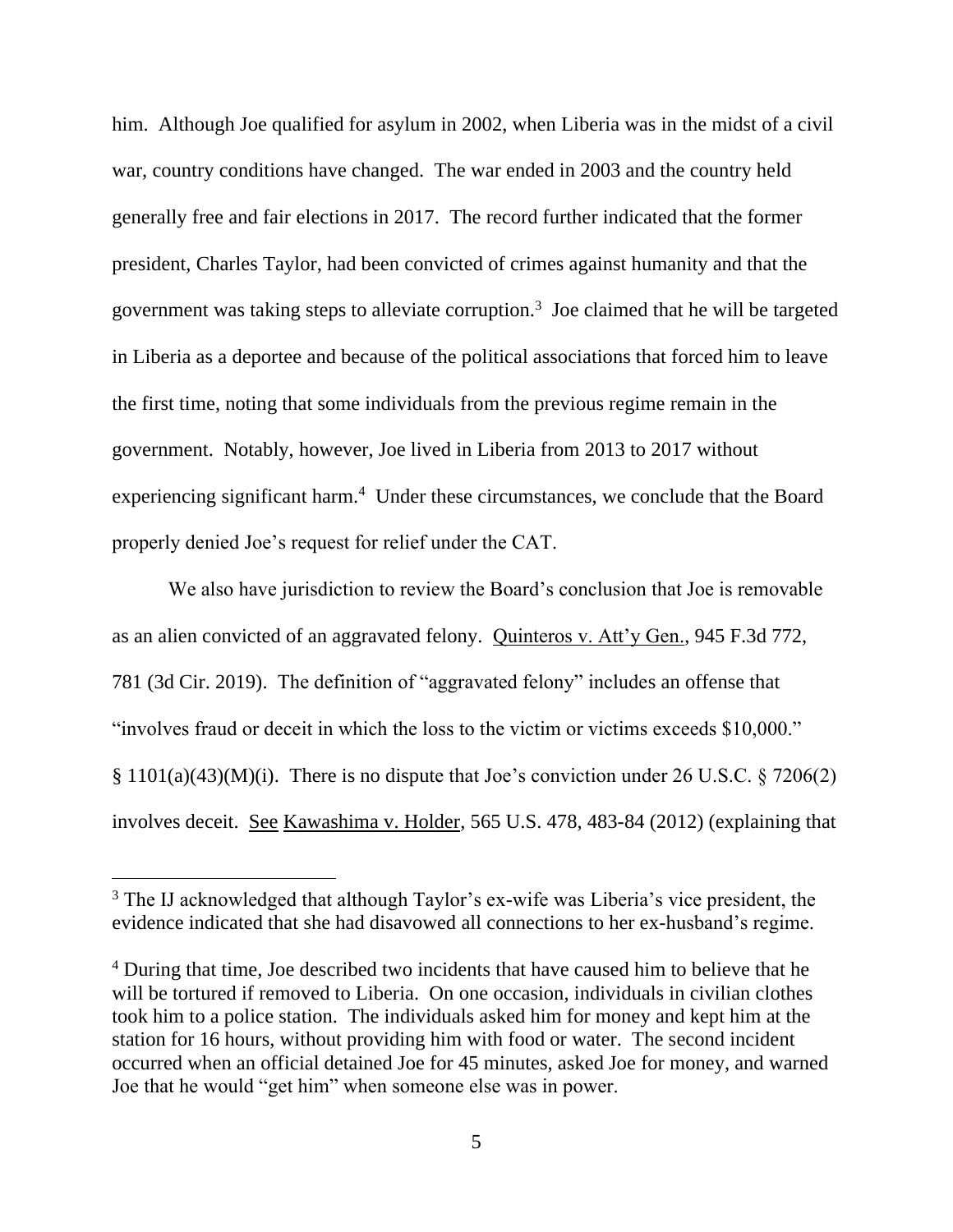although § 7206(2) does not expressly include "fraud" or "deceit" as an element, a conviction under that statute necessarily contemplates deceitful conduct in assisting the making of a materially false statement as to the correctness of a tax return).

But the Board erred in concluding that the Government proved by clear and convincing evidence that Joe's offense of conviction resulted in a loss to the victim that exceeded \$10,000. See Singh v. Att'y Gen., 677 F.3d 503, 512 (3d Cir. 2012). We follow a "circumstance-specific" approach to assess if an offense meets the required loss under § 1101(a)(43)(M)(i). See Nijhawan v. Holder, 557 U.S. 29, 34 (2009). Under that approach, we may consider "the indictment, judgment, presentence investigation report, and any other sentencing-related material that sheds light on [Joe's] conduct." Rad v. Att'y Gen., 983 F.3d 651, 658-59 (3d Cir. 2020) (internal quotation marks and citation omitted). We have noted that "the plain and unambiguous language of the statute … predicates removal on a *convicted* offense resulting in losses greater than \$10,000." See Alaka v. Att'y Gen., 456 F.3d 88, 106-07 (3d Cir. 2006).

Here, the losses to the United States Government resulted when Joe, who ran a tax preparation service company, claimed inflated or fictitious unreimbursed employee expenses on his clients' returns. To determine the amount of the losses, the IJ relied solely on the presentence investigation report (PSR). The PSR stated that the "total loss to the IRS resulting from the charged offenses and relevant conduct was \$145,951.00." (Administrative Record, 917.) It is not clear, though, what portion of that loss amount is tethered to the counts of conviction and what portion is tethered to "unconvicted offenses." See Chiao Fang Ku v. Att'y Gen., 912 F.3d 133, 142 (3d Cir. 2019)

6